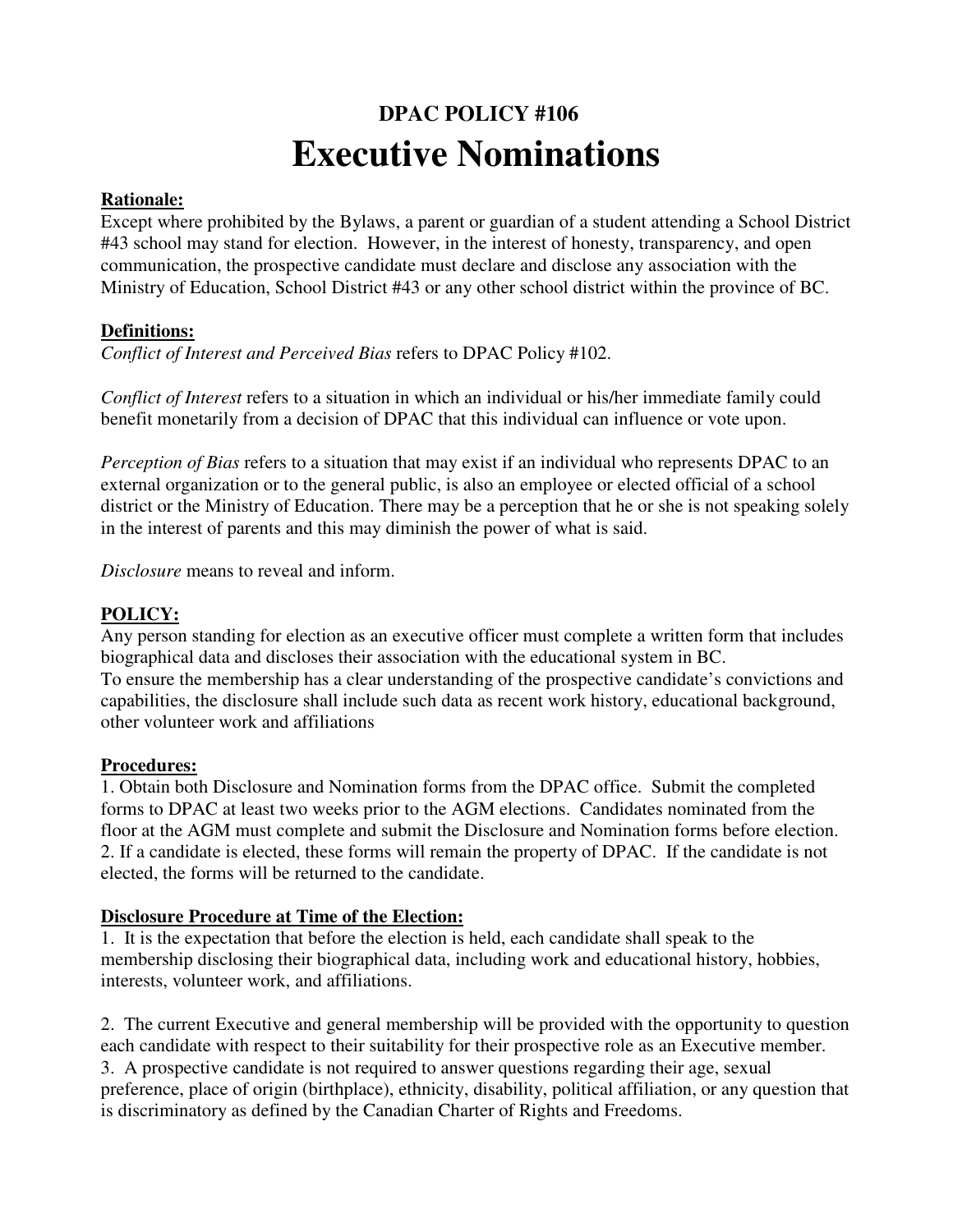#### **Statement of Expectations:**

- An Executive member's first and foremost interests are those of students and parents of SD #43.
- An Executive member will strive to work collaboratively with partner groups while keeping the interests of parents and students as their primary and guiding working principle.
- An Executive member will act in a manner that is free from political influence.
- An Executive member will follow the DPAC Code of Ethics and remain accountable to the Executive and the membership.

# **DPAC Disclosure Form**

**Name of Candidate:\_\_\_\_\_\_\_\_\_\_\_\_\_\_\_\_\_\_\_\_\_\_\_\_\_\_\_\_\_\_\_\_\_\_\_\_\_\_\_\_\_\_\_\_\_\_\_\_\_\_\_\_\_** 

**Schools that Children attend:\_\_\_\_\_\_\_\_\_\_\_\_\_\_\_\_\_\_\_\_\_\_\_\_\_\_\_\_\_\_\_\_\_\_\_\_\_\_\_\_** 

**Biographical Data**: Please provide a short summary concerning work and educational history.

**Personal Background:** Please provide information regarding hobbies and/or interests.

**Volunteer Work and Affiliations:** Please disclose your involvement as a volunteer with any agency or organization.

I hereby certify that the above information is true and correct.

**Signature:** the contract of the contract of the contract of the contract of the contract of the contract of the contract of the contract of the contract of the contract of the contract of the contract of the contract of t